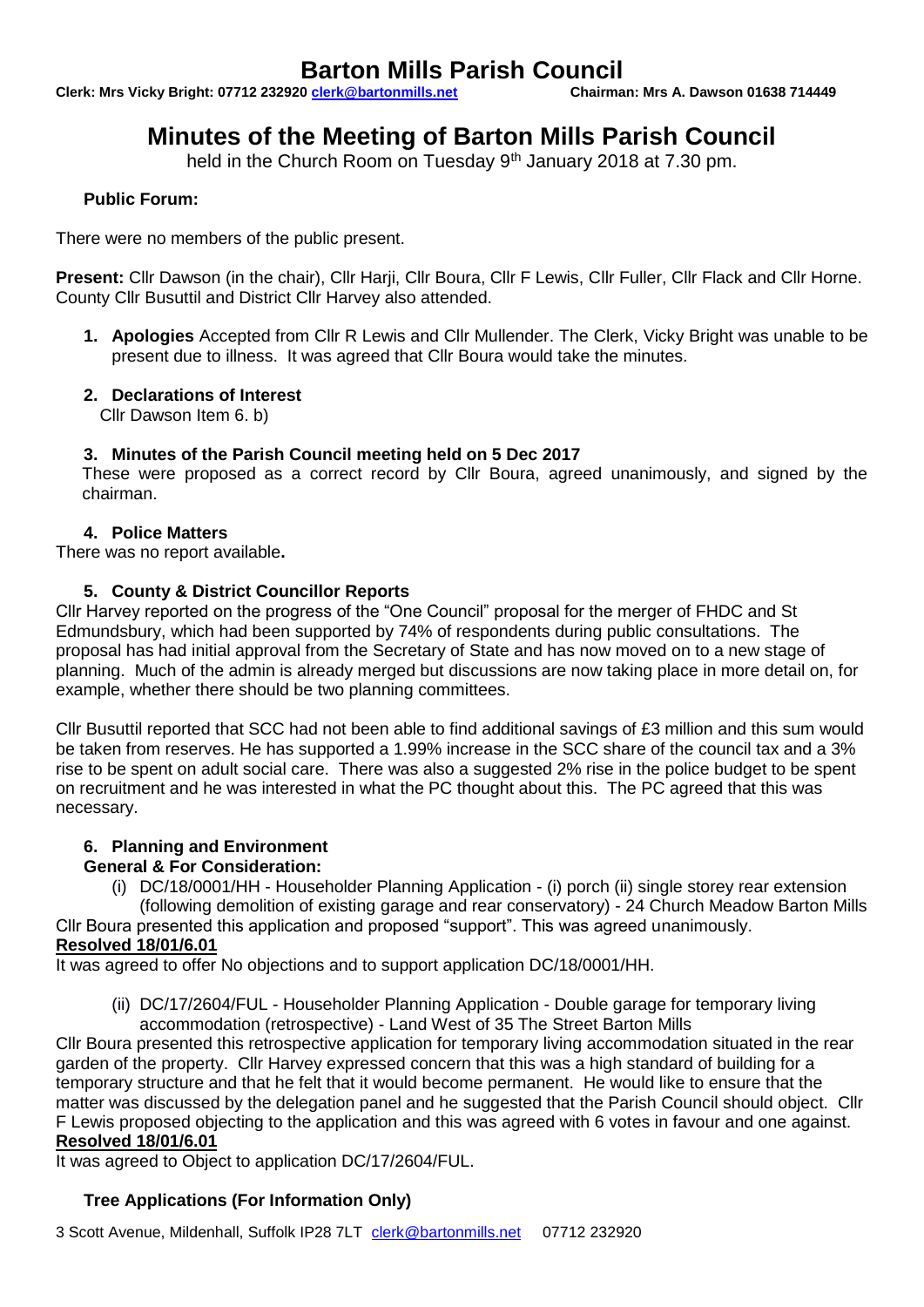*(i)* DC/17/2521/TCA – 23 The Street Barton Mills IP28 6AA – *Approved*

### **Awaiting Forest Heath decisions and pending appeals:**

- *a.)* DC/16/0683/FUL Retention of hand car wash operation Car Wash Fiveways Services, Fiveways, Barton Mills - *Still Pending. The TPO Application has been approved as of 8th January 2018.*
- *b.)* DC/17/2435/FUL 1 dwelling following demolition of outbuilding. Resubmission Land adjacent to the Old Maltings, The Street, Barton Mills - *Still Pending.*
- *c.)* DC/17/2220/FUL 1 dwelling Minden House, Station Road, Barton Mills *Refused 02/01/2018.*

### *d.)* 'Fiveways Farm' Update

Cllr Boura explained that she had received a request from Peter Grimm (SCC) for more information. She had been to the site and taken photos which she had sent to him. However, it was noted that most of the land involved belonged to the Forestry Commission and it was agreed that the clerk should be asked to write to them to request that the site be tidied up. *The Clerk has written to the Forestry Commission on two separate occasions since the Eviction was enforced in November 2017, with no response or acknowledgement received.*

*e.)* Update on Enforcement Ref: Scaffolding Business being run from 37, The Street The enforcement officer found evidence of current use for this purpose when he visited the property. He will be issuing an Enforcement Notice and the owners will have 28 days to comply.

Possible Institutional Home at 35, The Street.

The property has been purchased by the charity "Regard" to provide supported living for those needing long term care. Planning permission is not required for a home for up to six people and their carers living as one household. Some internal alterations have already been made to the property. It is understood that there will be a planning application for an additional building.

# **7. Clerks Report & Matters Arising from the Minutes of the Last Meeting (For Info Only)**

(i) There was no report.

#### **8. Correspondence**

The clerk has received an email concerning the poor condition of Bridge House in Worlington Rd. It was noted that the state of health of the current owner made it unlikely that anything constructive could be achieved.

#### **9. Parish Matters**

(i) Update on New Community Notice Board for the Playing Field

A grant has been confirmed from Cllr Harvey's locality budget but a grant from Cllr Busuttil's budget is still in hand. The board will be ordered as soon as all grants are in place.

#### (ii) Peace Garden – To Agree Design

Quotes have been received from INL for £3256 + VAT and for £3490 from Robert Ayers. His quote includes removing the roots of the existing shrubs and allows a larger budget for plants. It was proposed to accept the quote from Robert Ayers and this was agreed with 5 in favour and 2 abstentions.

#### **Resolved 18/01/9.01**

It was agreed to accept the design and quote from Robert Ayers for £3,490.00.

It was agreed to hold a working party to clear the site on Sat  $3<sup>rd</sup>$  February at 9.30 am. This will be advertised in the February Barton Miller. Malcolm Boura will use his trailer to take the old shrubs to the recycling centre but a bonfire was also suggested if the weather is dry.

(iii) Update on Street Lighting Program & UKPN Update

Cllr Boura has chased up the removal of the redundant light from Worlington Rd.

The clerk has received an email from the County Council confirming the new street lighting which will be provided in Worlington Road by the developer. These new lights will be adopted by the County Council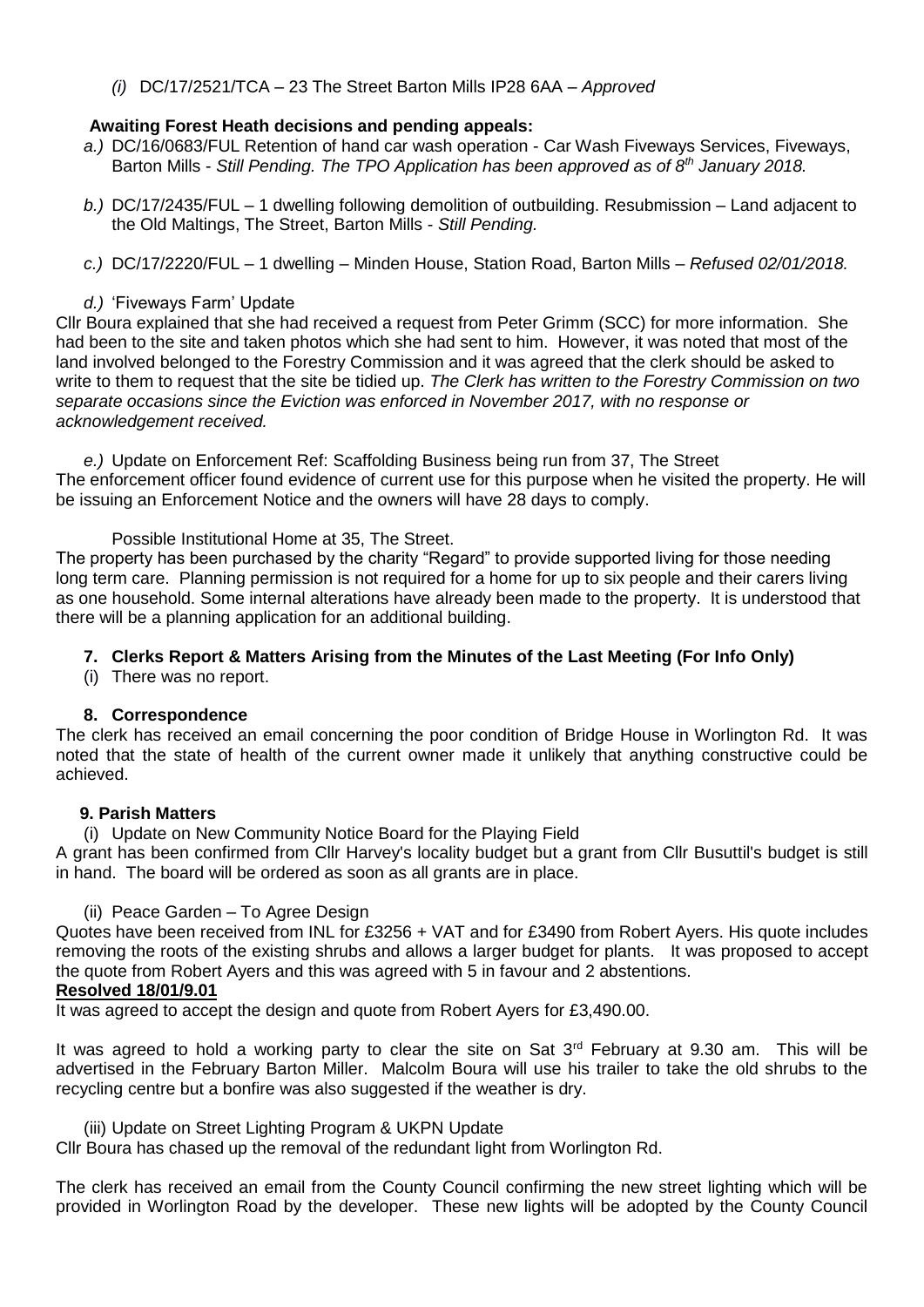# **Barton Mills Parish Council**<br>0 clerk@bartonmills.net Chairman: Mrs A. Dawson 01638 714449

#### **Clerk: Mrs Vicky Bright: 07712 232920 clerk@bartonmills.net**

and will replace the Parish Council lights there. The County Council will arrange for the removal of the redundant parish council lights and offer them to us for re-use, if required. It was agreed that these lights were very old and were not suitable for re-use and that the County Council could arrange for their disposal.

Cllr's Harvey and Busuttil also confirmed that details of the new pedestrian crossing and other traffic calming measures in Worlington Rd have also been agreed between the developer and SCC. The crossing will be a zebra type crossing near the entrance to Bridge Farm Close.

(iv) Affordable Housing Update None.

(v) Maintenance of Assets

One of the seats on the playing field is in need of repair but Malcolm Boura has this in hand.

(vi) Football Coaching - Further sessions to be considered & update on funding.

Abbeycroft Leisure will provide 50% funding for sessions in the October and February half terms. Assuming this applies to the current year, it was agreed to ask the Clerk to arrange 2 sessions for the coming half term, in time for them to be publicised in the Feb Barton Miller.

A discussion took place on publicity and Cllr. Horne offered to arrange an advertising banner. He will liaise with Cllr Boura over wording and design the banner free of charge. The banner will cost just over £40 to make. It was agreed to go ahead with this. Cllr Boura will organise other publicity.

(vii) The Great British Spring Clean 2018

This will take place 2-4 March. Cllr Boura will not be available to organise it on that date but knows someone who may be willing to do so. She will approach him about it. (Ken Venus has since confirmed that he is willing to organise this for the PC.)

#### **10. Highways & Footpaths**

(i) SID Update & Confirm February 2018 Rota

The Bouras were not able to download the data from the SID when they moved it on  $23<sup>rd</sup>$  Dec. Feb rota: 3rd Malcolm and Pamela Boura

17<sup>th</sup> Cllr Flack and Peter Alder if available. Cllr Boura will confirm with him. (He has confirmed)

#### **11. Finance & Policies**

(i) Parish Council Bank Balances and Reconciliation from list of Payments and Receipts.

Cllr Boura proposed approving these and it was agreed unanimously.

#### **Resolved 18/01/11.01**

The bank balances and reconciliation of payments and receipts were received and adopted and signed as such by the Chairman, Cllr. Dawson. The bank account balance as of 20<sup>th</sup> December 2017 is £26.407.15

(ii) Cheques for signing and approval and to authorise payment of outstanding invoices. The cheques were approved and signed by Cllrs Dawson and Boura.

| <b>Resolved 18/01/11.02</b> |
|-----------------------------|
|-----------------------------|

| <b>SALC</b>             | Payroll               | 1564 | £54.00  |
|-------------------------|-----------------------|------|---------|
| <b>Village Hall</b>     | <b>Hall Hire</b>      | 1565 | £103.50 |
| <b>B Klatt Bell Pub</b> | Defibrillator opening | 1566 | £36.00  |
|                         | refreshments          |      |         |
| Mrs. V Bright           | Expenses              | 1567 | £23.92  |

(iii) Update on Account for Reserves No update available

(iv) Update on GDPR No update available.